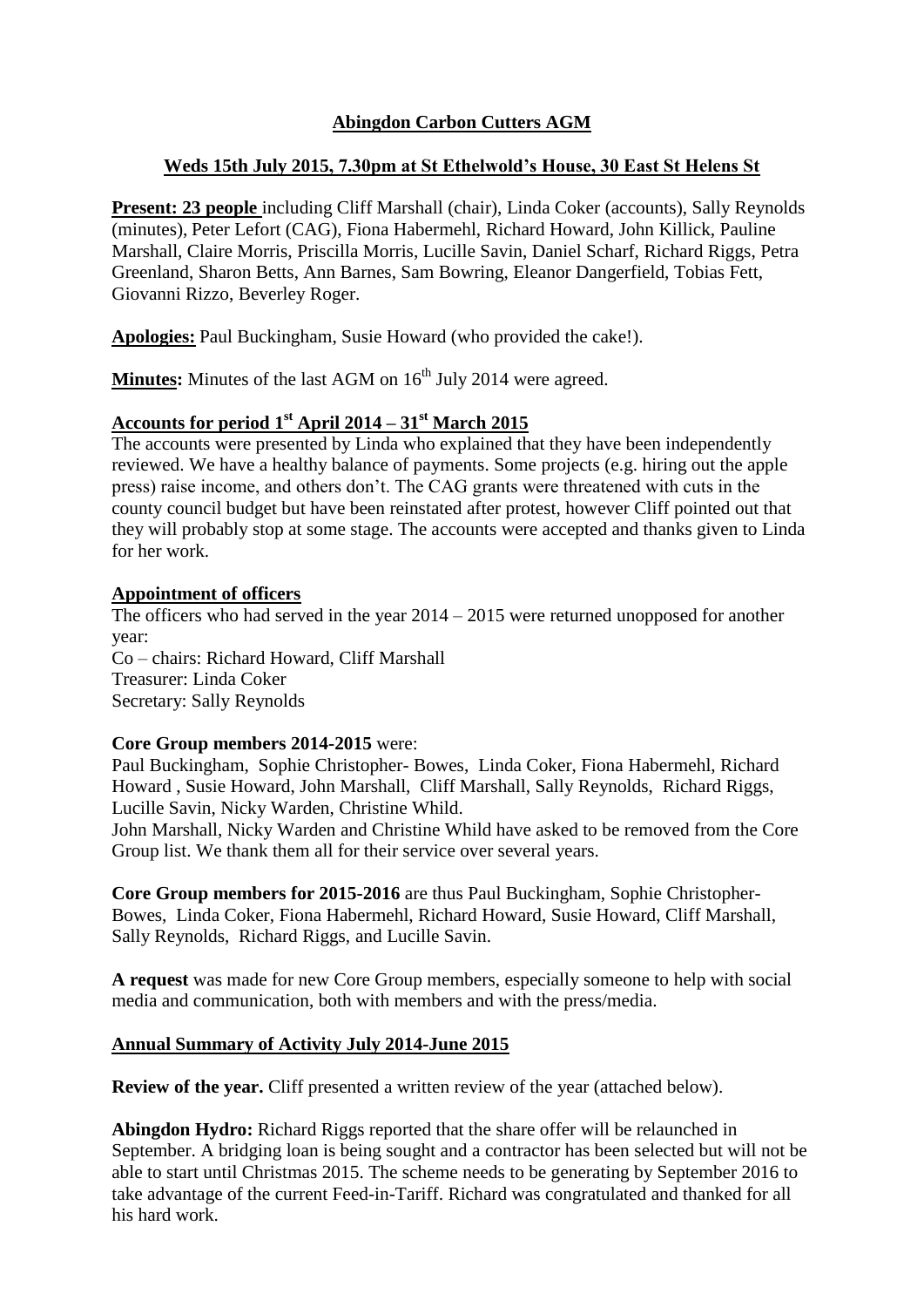**CAG Infographic.** Peter Lefort presented a striking Annual report in pictures showing our activities and the numbers of people we have reached and tonnes of CO2 saved. It was thought to be a good way to give a lot of information, and Peter was congratulated for being part of the team who developed it. It will be put on the website and attached to these minutes.

## **Priorities & Activities for 2015-16**

## **1. Transition initiative in Abingdon**

Councillor Samantha Bowring requested help to write a motion on Transition to be submitted to the Town Council in the Autumn. Cliff Marshall agreed to work on this with her.

- **2. Local plan input. O**ur objections to the Local Plan were submitted to the VoWH planning dept, and there will be an examination in September. Daniel Scharf will help us prepare a response, and Sam Bowring may be able to represent us. Daniel said our motto should be, "Don't disadvantage future generations".
- **3. Lobbying on Climate Change.** The Oxfordshire Growth Board seems to have more power than we thought. Several Carbon Cutters attended the lobby of MPs last month. Ed Vaizey has agreed to meet the climate groups monthly, and we wondered if Nicola Blackwood would do likewise.
- **4. Abbey Meadow Development.** We would like to have input into this.
- **5. Edible Abingdon beds elsewhere in town?** A potential site near the Old Station House is being explored.
- **6. Caldecott cookery classes.** These will change. Our team has been asked to target families in need**.**
- **7. An "Ecofair" in the market-place?**
- **8. Local Transport.** A request was made for more local electric car charging points, and it is noted that Abingdon will be part of the developing Science area which will attract new funding for transport.
- **9. Green Film night.** Thanks were expressed to Anthea Norton-Taylor for the use of her barn at Stonehill House. Film nights will resume in the Autumn, and all were asked to look out for suitable films.

**Date of Next Core Group Meeting:** Weds  $2^{nd}$  September, 7.30pm at St Ethelwolds. **Next AGM - 3 rd Wednesday in July 2016: July 20th .**

Meeting closed at 9pm and was followed by a walking tour of the Abbey Meadow, taking in the "Bee Beds" (annual and perennial), Edible Abingdon's Veg beds, and the Wildflower Meadow.

Attachments below:

- 1. Abingdon Carbon Cutters Annual Summary of Activity July 2014-June 2015
- 2. ACC accounts inc-exp 1 April 2014 31 March 2015
- 3. ACC 2015 Infographic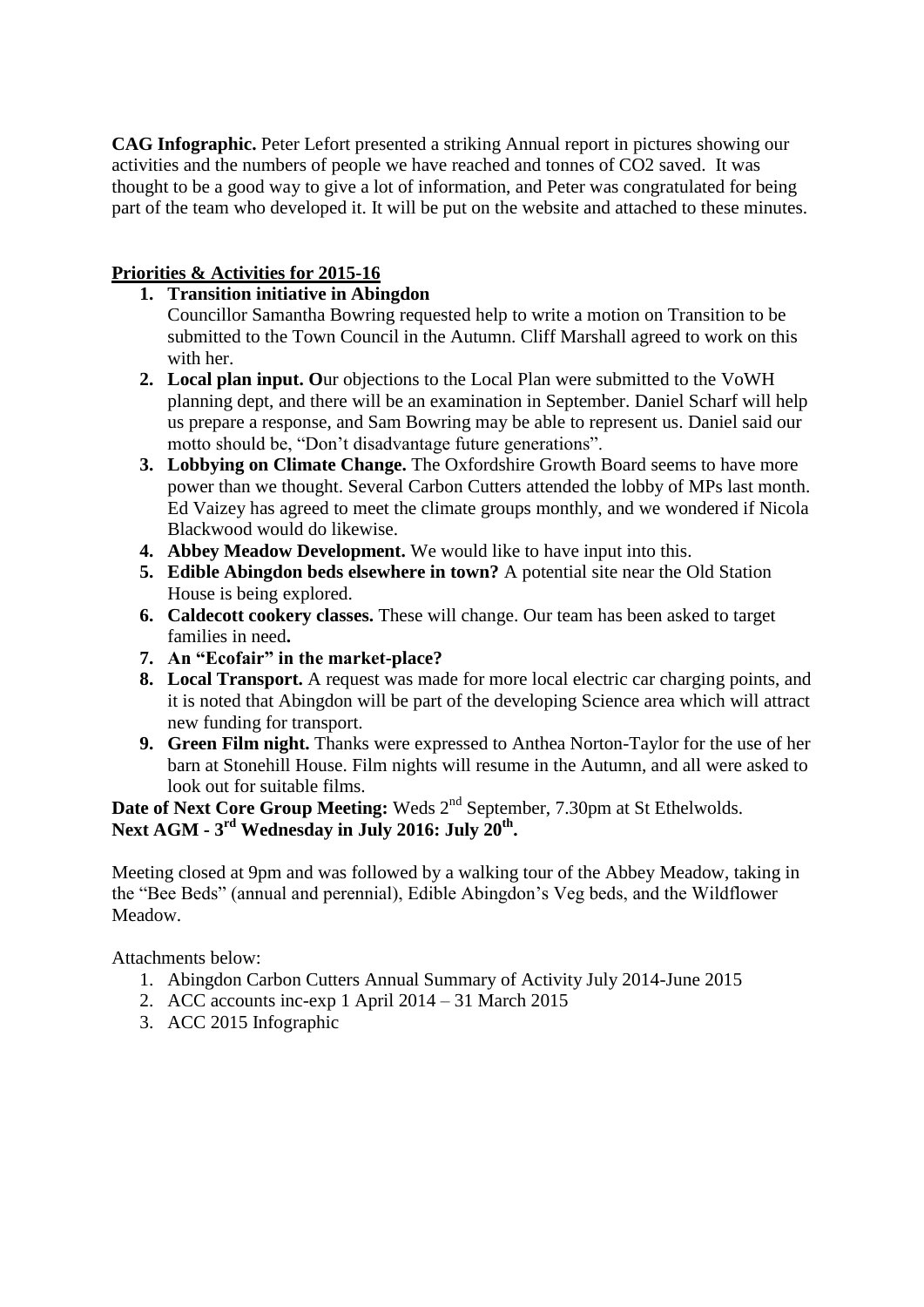



#### Abingdon Carbon Cutters Annual Summary of Activity July 2014-June 2015

Since July 2014, Abingdon Carbon Cutters activities have featured a number of strands. In each case the activities have been promoted to promote the growth of a sustainable community and to highlight the nature of change which a community in transition needs to undertake. Activities have included promoting renewable energy through wind power and hydro electric power generation alongside development of local food growing and sourcing. An ongoing focus has been the encouragement of local councillors to be aware of the transition initiative so that local policies might reflect the aims of a community in transition. A number of local councillors are on our circulation list and get involved in activities and, in January, ACC was invited to give a presentation about Transition Initiatives to the whole Town Council. This presentation was received with interest and supportive encouragement. It will continue to be a central concern for the group during the coming year to enable community groups, councillors and other interested parties to work together to make the notion of transition real. A particular ongoing need will be the clear communication about what being a community in transition means for the people of the town and surrounding area.

As part of the work towards a successful transition initiative, ACC has continued to hold open meetings on the third Wednesday of the month. During the winter months Green Film nights were held in Stonehill House Barn and these have proved valuable ways to extend our awareness of key issues as well as providing a means to meet members of other local Community Action Groups. In the late Spring it was good to extend our links with Blewbury by making a visit to their permaculture orchard project. Flower beds in the Abbey Meadow, showing how to grow plants to attract bees and other pollinating insects, have been well received. A meeting focusing on Co-housing proved to be an interesting evening raising questions about future housing policy. We were also very pleased to support the Wassail event held in the Caldecott Meadow which proved to be an enjoyable event for the local community – very much in the spirit of transition.

In the Abbey Meadow, ACC's development of bee-friendly planting has continued. For the current year the flower bed containing perennial and longer lasting flowering plants has been relocated within the fenced off play area to protect it from flood risk. The space vacated, by the Outdoor Pool Kiosk, has now been established for vegetable growing under the banner: Edible Abingdon. This is already attracting interest with encouragement given to passers-by to sample produce when it is ready. Together with the developing Wildflower Maze these growing areas are proving a real centre of interest for local people and visitors as well as providing opportunities for local groups, such as Green Gym, Abingdon Horticultural Soc. and Larkmead School Foundation Learning gardening team to get involved. When the Longworth CAG decided to close they were kind enough to transfer their residue of funds to ACC and these will be put to good use in supporting horticultural projects such as these in Abingdon and district.

The Food Group has continued with its successful work with the Mother and Toddler Group at South Abingdon Children's Centre encouraging the development of cooking skills to produce tasty meals from scratch using limited, 'left-over' ingredients. This work has been recognised by the award of a grant from Sovereign Housing Association. This has been used to buy a 'mobile' cookery kit. The Food section of the ACC website now also includes examples of recipes which make use of local ingredients and in particular vegetables. The Food group continues to run an ACC Stall at Local Excellence Markets and has been actively promoting the local produce market held outside St Nicolas Church on Friday mornings and the establishment of a Drop Off Point for Cultivate in St Ethelwolds House on Friday afternoons. Work on the meadow at Caldecott School has continued, now largely in an ongoing maintenance phase. Once again apple pressing proved to be popular, with the apple pressing kits being well used; more equipment is being sourced to enable this activity to grow. The Community Shop in the town centre in the Autumn proved a very good venue for apple pressing by local people but the hope for the future includes extending this facility to community centres around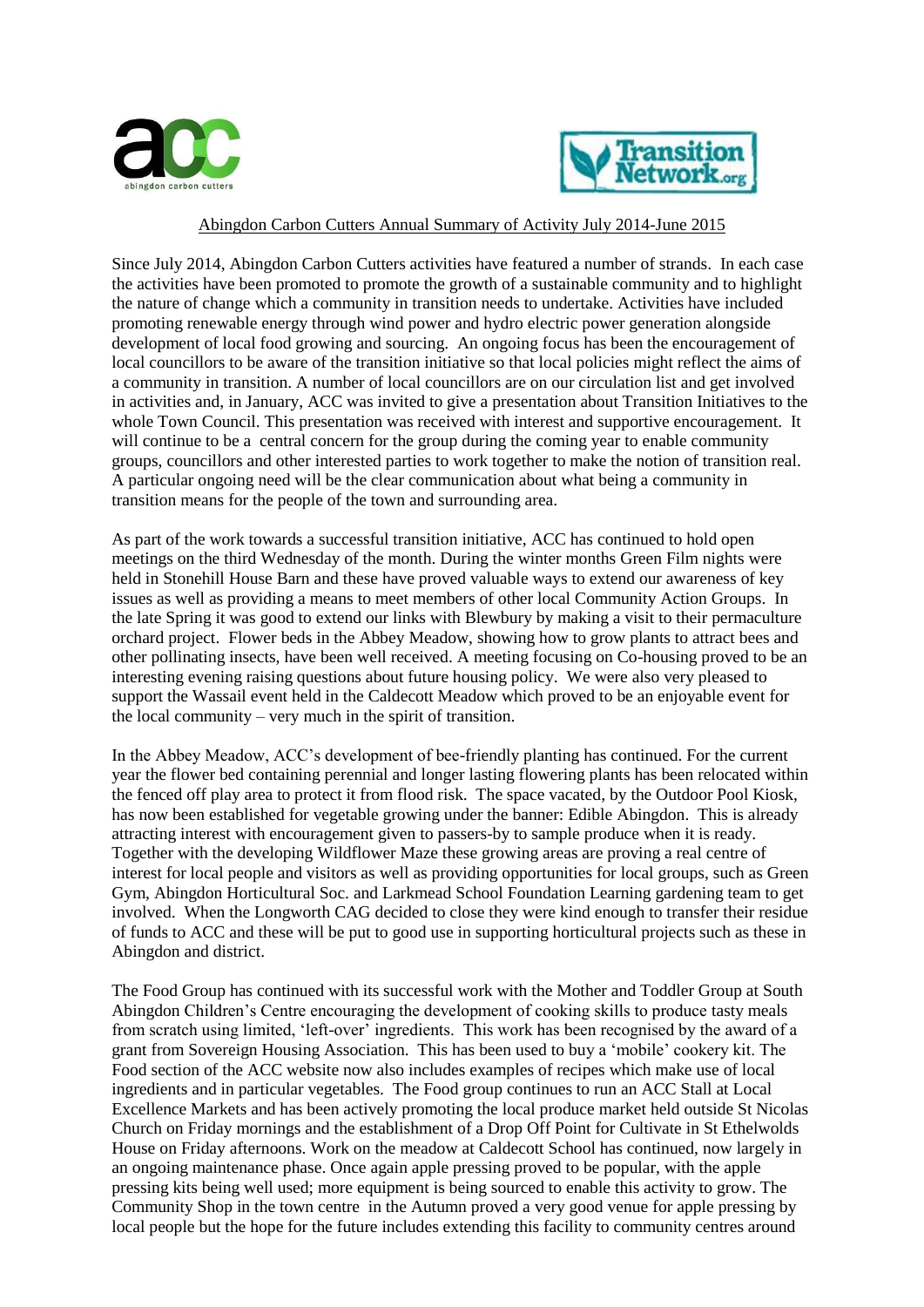the town. Involvement in activities promoting Fair Trade goods and practices in the town has been a way to draw attention to the global interconnectedness that is part of our world and which needs to be recognised in a global transition to sustainable living.

The Abingdon Hydro Group has continued to make real progress with the successful launch of shares in November and hard work by the team involved during the year to meet the various requirements to enable the scheme to be put in place ready for generation next year. Also on the renewable energy front, last summer ACC funded the workshop at which a demonstration wind turbine was constructed. This was an exciting occasion and the turbine is already being put to good use in schools and, most recently at the Reclaim the Power Climate Camp at Didcot.

The Oxon CAG Network has continued to strongly support the work of ACC both financially and through the encouragement and valued advice of its officers. We were very pleased that the County Council agreed to continue to provide funding support for the CAG Network; it is a major asset to the County in promoting waste reduction and reduction of carbon emissions, etc. As ever, we are grateful to the CAG Network for a grant towards and provision of public liability insurance.

The ACC website has been an important tool for communicating the work of ACC and providing information about such things as bee friendly plants, vegetables that can be grown at home, recipes, etc. The number of people who have asked to be kept informed about ACC activities now stands at 396, an increase of over 17% in the last year. The officers are very grateful for the support and hard work of members of the core management group who meet on the first Wednesday of the month to organise activities and also those other members who help with activities such as the LE Markets, Fun in The Park, looking after the pollinator-friendly beds, Edible Abingdon beds, Wild Flower Maze, Caldecott Meadow, etc.

Cliff Marshall June 2015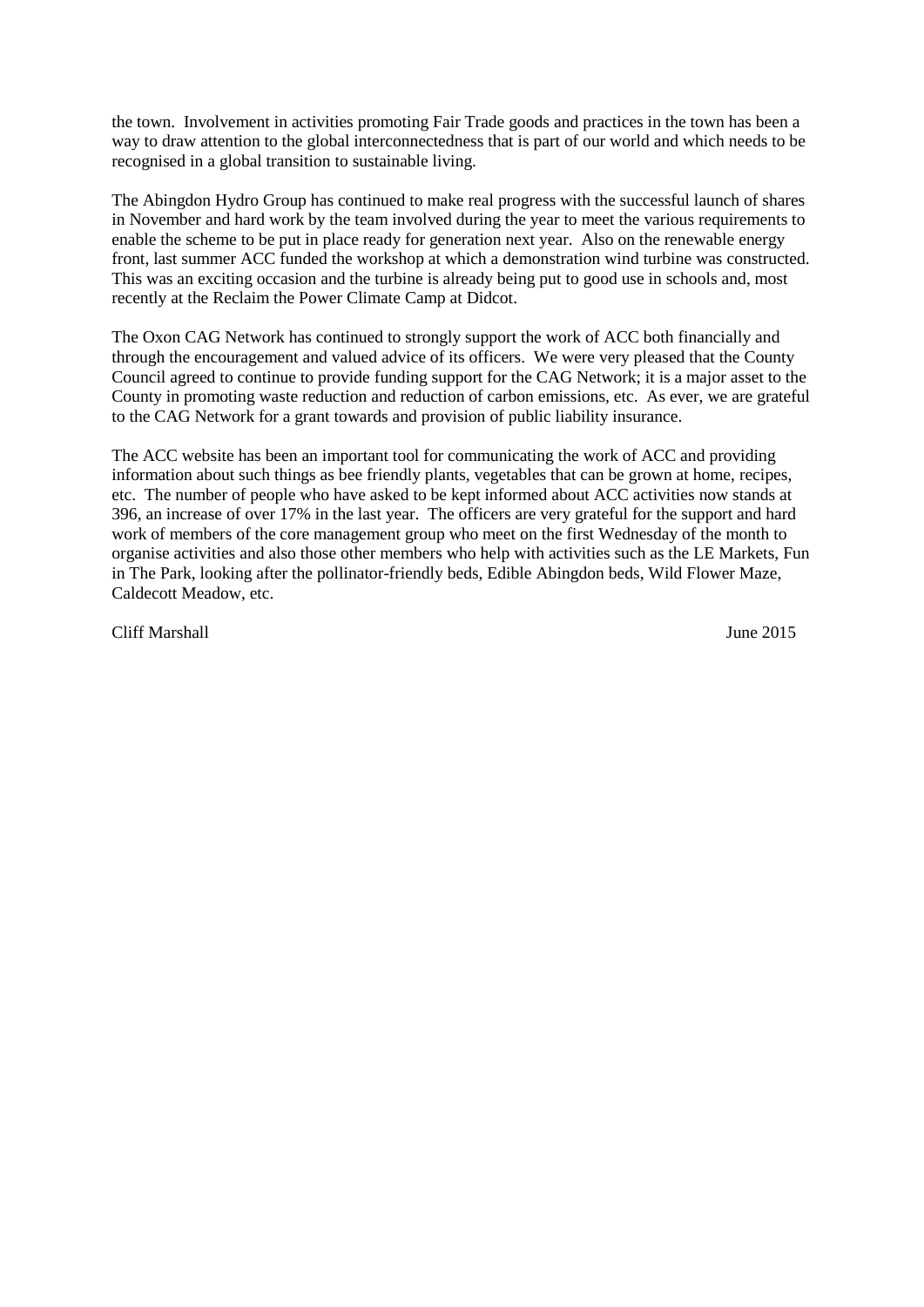# **Summary Accounts for 2014-15, year ending March 31st**

|                                | y/e March 2015 | y/e March 2014 |
|--------------------------------|----------------|----------------|
| b/fwd                          | £ 3,468.02     | £ 3,216.96     |
| <b>Income Received</b>         | 4353.08        | 3,122.23<br>£  |
| <b>Interest Received</b>       |                | £<br>0.13      |
| <b>Insurance Grants</b>        | 50.00<br>£     |                |
|                                | £ 4,403.08     | £ 3,122.36     |
| <b>Expenditure Paid Out</b>    | £ 5,380.12     | £ 2,855.02     |
| cancelled chq reissued         | 50.00<br>Æ     |                |
| Diff. written off/back         | 18.66<br>Æ     | £<br>16.28     |
| Insurance deducted from grants | 50.00<br>£     |                |
|                                | £ 5,361.46     | £ 2,871.30     |
| c/fwd                          | £ 2,509.65     | £ 3,468.02     |
|                                |                |                |
| <b>Natwest</b>                 | £ 2,409.27     | £ 3,428.26     |
| <b>Nationwide</b>              | £              | £<br>-         |
| <b>Petty Cash</b>              | 100.37<br>£    | 39.76<br>£     |
|                                | £ 2,509.64     | £ 3,468.02     |
|                                | -£<br>0.00     | £              |